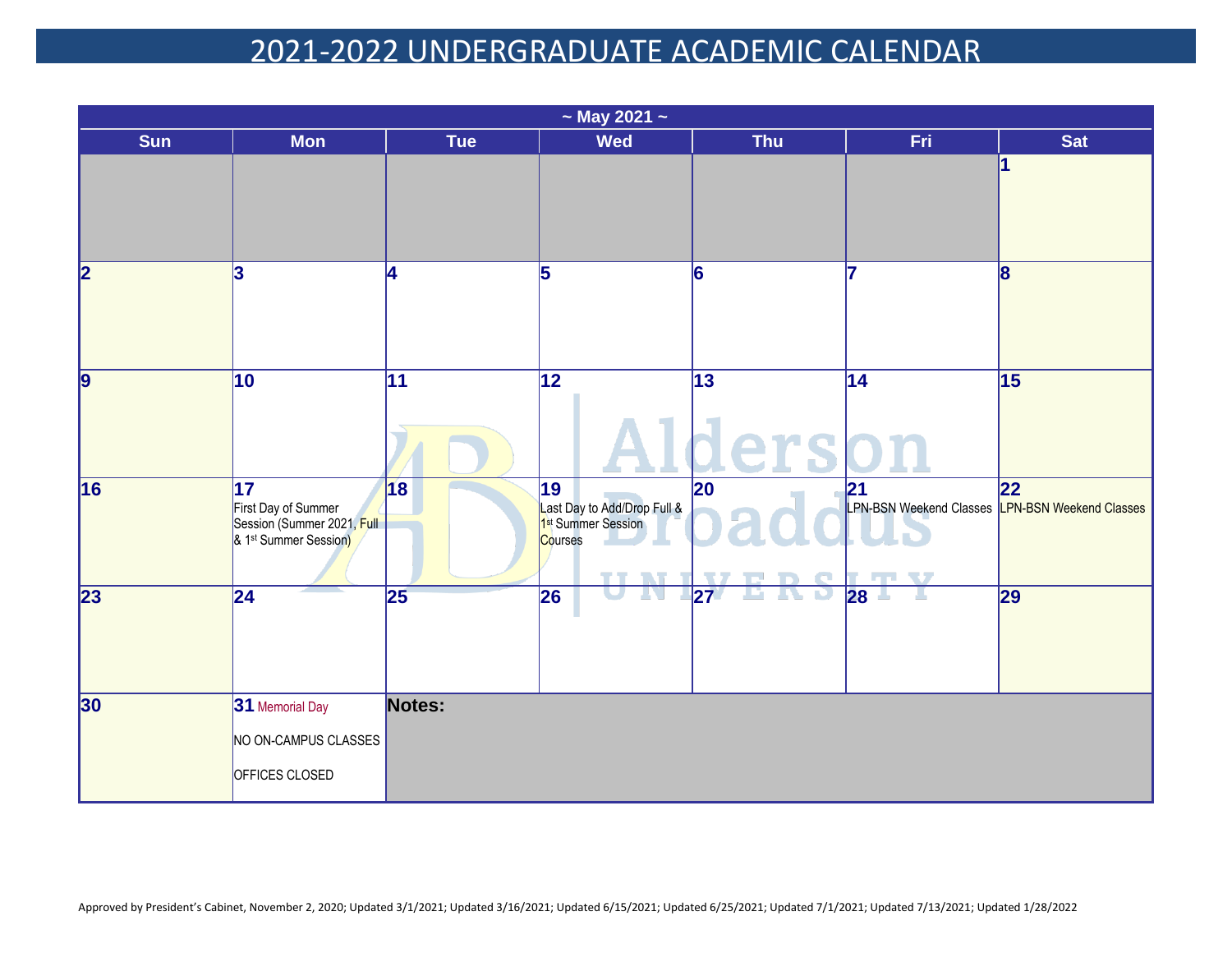|                          |                                                              |                 | $\sim$ June 2021 $\sim$                                                      |                                                                    |                                                                                                                           |               |
|--------------------------|--------------------------------------------------------------|-----------------|------------------------------------------------------------------------------|--------------------------------------------------------------------|---------------------------------------------------------------------------------------------------------------------------|---------------|
| <b>Sun</b>               | <b>Mon</b>                                                   | <b>Tue</b>      | <b>Wed</b>                                                                   | <b>Thu</b>                                                         | Fri.                                                                                                                      | <b>Sat</b>    |
|                          |                                                              |                 | 2                                                                            |                                                                    | LPN-BSN Weekend Classes LPN-BSN Weekend Classes                                                                           |               |
| $\overline{6}$           | First Day of Extended<br>Learning Summer Session             | 8               | 9<br>Last Day to Add/Drop<br><b>Extended Learning Summer</b><br>Courses      | $\overline{10}$                                                    | 11                                                                                                                        | 12            |
| $\overline{13}$          | 14                                                           | $\overline{15}$ | 16<br>Last Day to Withdraw from<br>1 <sup>st</sup> Summer Session<br>Courses | $\overline{17}$<br>ers                                             | 18 Juneteenth Holiday<br>NO ON-CAMPUS CLASSES<br>OFFICES CLOSED                                                           | 19 Juneteenth |
| 20                       | 21                                                           | 22              | 23<br>Midterm Full Summer<br>Session Courses                                 | 24<br>Last Day of 1 <sup>st</sup> Summer<br><b>Session Courses</b> | 25<br>LPN-BSN Weekend Classes LPN-BSN Weekend Classes<br>Final Exams for 1 <sup>st</sup> Summer<br><b>Session Courses</b> | 26            |
| $\overline{\mathbf{27}}$ | 28<br>First Day of 2 <sup>nd</sup> Summer<br>Session Courses | 29              | 30<br>Last Day to Add/Drop 2nd<br>Summer Session Courses                     | Notes:                                                             |                                                                                                                           |               |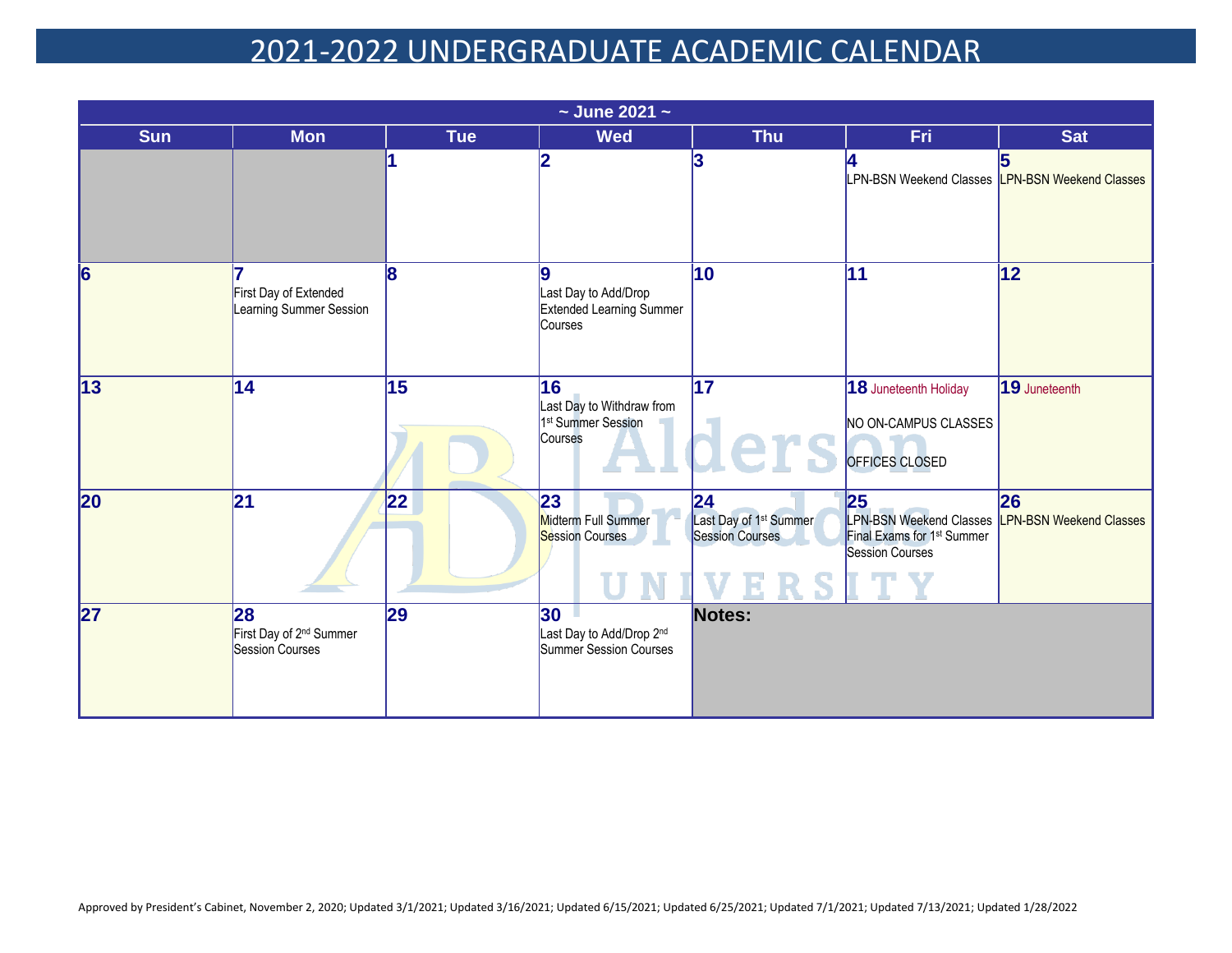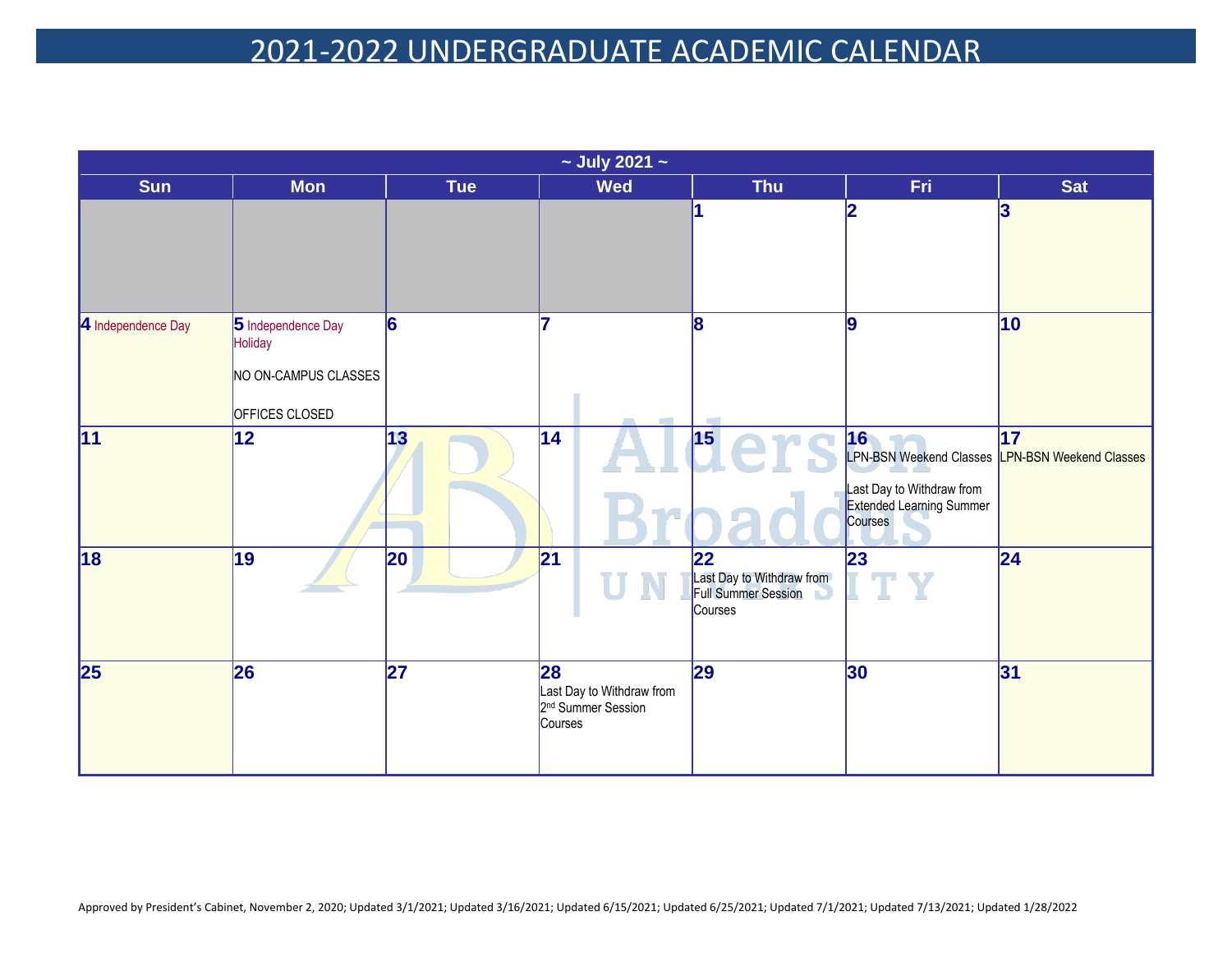|                                                             | $\sim$ August 2021 $\sim$                                                                                                                |                                                           |                                                                                                                      |                                                                        |                                                                            |            |  |  |
|-------------------------------------------------------------|------------------------------------------------------------------------------------------------------------------------------------------|-----------------------------------------------------------|----------------------------------------------------------------------------------------------------------------------|------------------------------------------------------------------------|----------------------------------------------------------------------------|------------|--|--|
| <b>Sun</b>                                                  | <b>Mon</b>                                                                                                                               | <b>Tue</b>                                                | <b>Wed</b>                                                                                                           | <b>Thu</b>                                                             | Fri                                                                        | <b>Sat</b> |  |  |
| 1<br>Last Day of Extended<br><b>Learning Summer Courses</b> | 2                                                                                                                                        | 13                                                        | 4                                                                                                                    | Last Day of Full Summer &<br>2 <sup>nd</sup> Summer Session<br>Courses | Final Exams for Full Summer<br>& 2 <sup>nd</sup> Summer Session<br>Courses |            |  |  |
| $\overline{\mathbf{8}}$                                     | 9                                                                                                                                        | 10                                                        | 11                                                                                                                   | $ 12\rangle$                                                           | 13                                                                         | 14         |  |  |
| $\overline{15}$                                             | 16                                                                                                                                       | 17                                                        | 18                                                                                                                   | 19<br>derson                                                           | 20                                                                         | 21         |  |  |
| 22                                                          | 23<br>First Day of Classes<br>First Day of Fall 1 <sup>st</sup> 8-week<br>Courses<br>First Day of Fall 1 <sup>st</sup> 7-week<br>Courses | 24                                                        | 25<br>Last Day to Add/Drop Fall 1st<br>8-week Courses<br>Last Day to Add/Drop Fall 1 <sup>st</sup><br>7-week Courses | 26<br>VERSITY                                                          | 27 <br>LPN-BSN Weekend Classes LPN-BSN Weekend Classes                     | 28         |  |  |
| 29                                                          | 30 <br>Last Day to Add/Drop<br><b>Classes</b>                                                                                            | 31<br>First Day of Fall 1 <sup>st</sup> 6-week<br>Courses | Notes:                                                                                                               |                                                                        |                                                                            |            |  |  |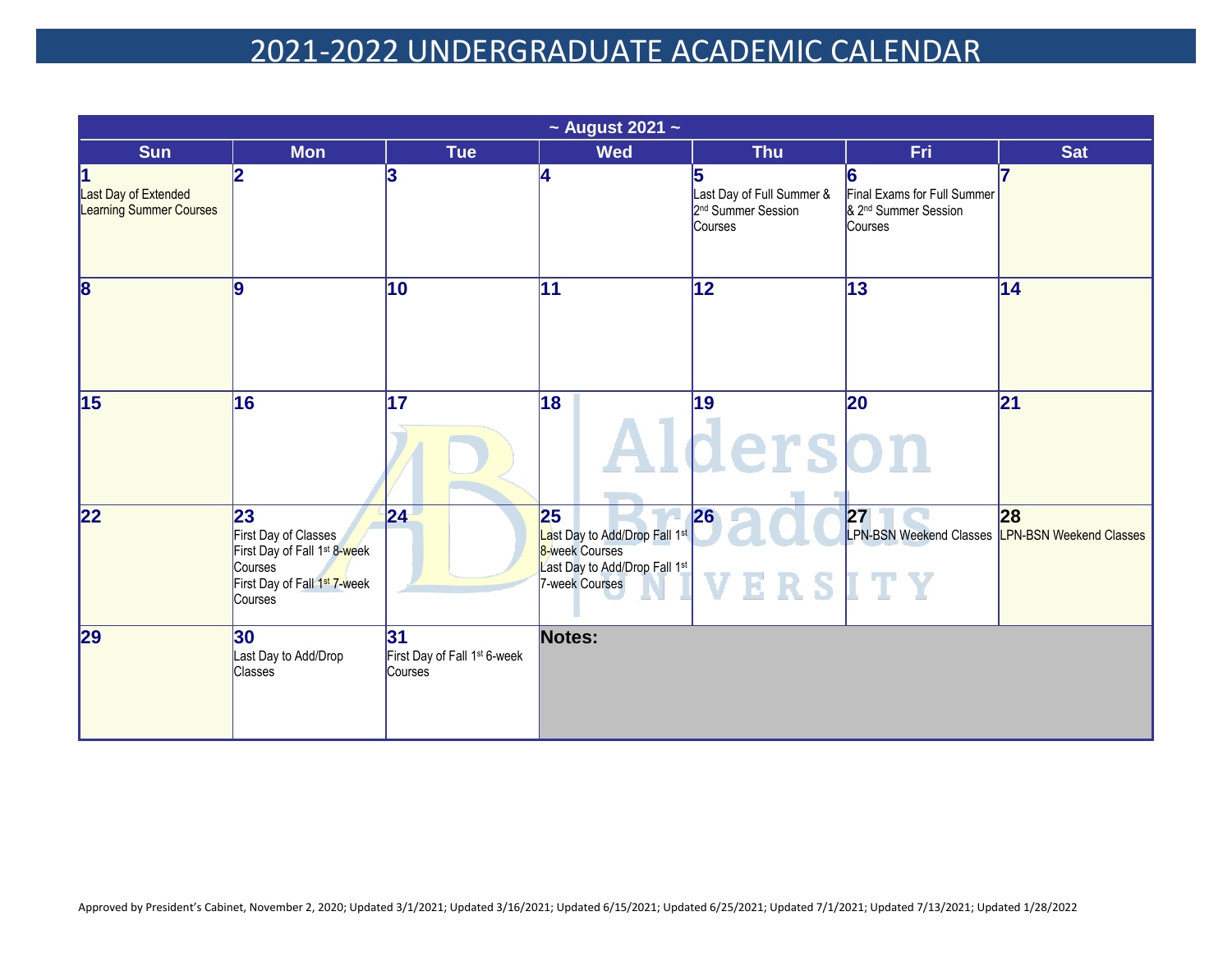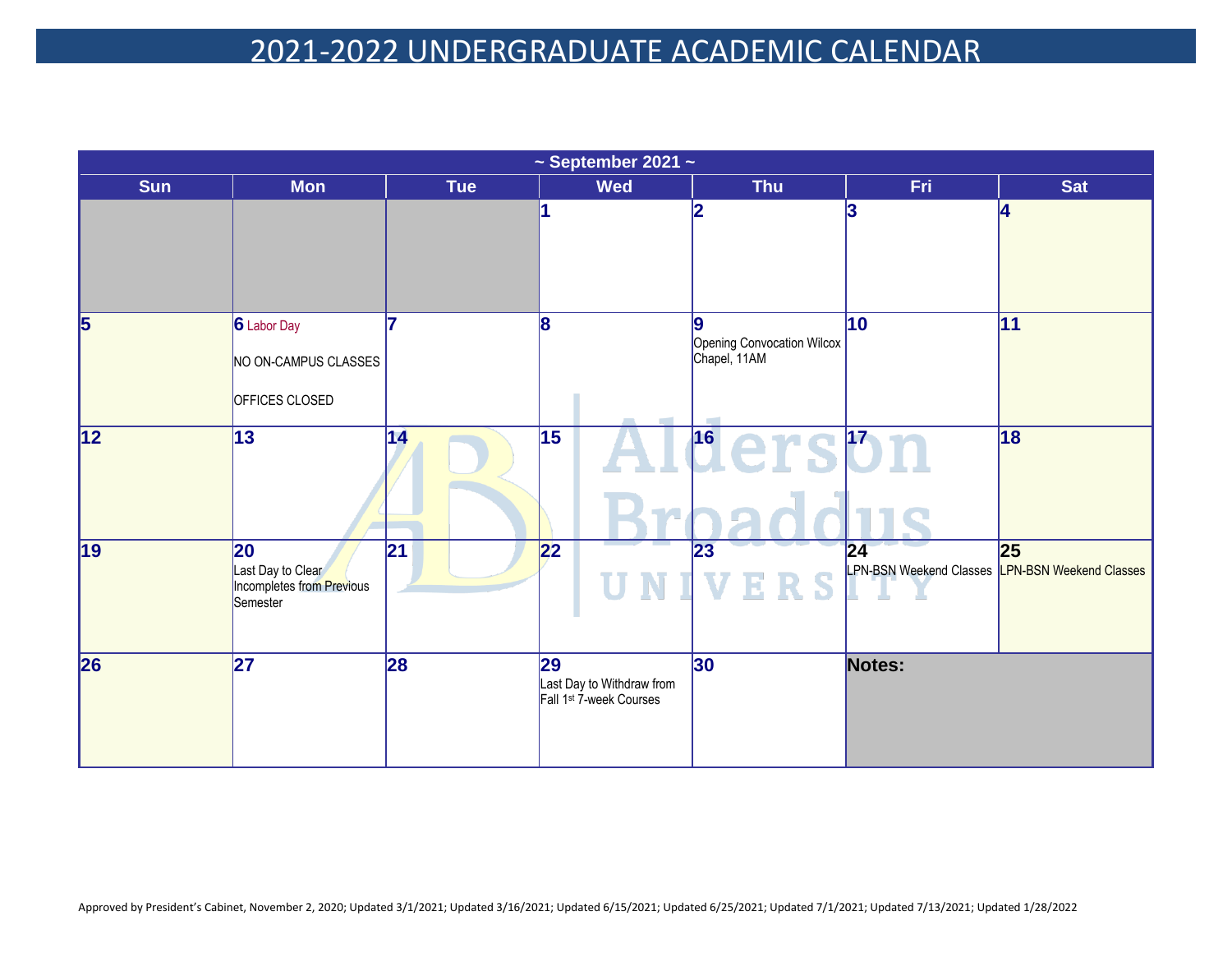| $\sim$ October 2021 $\sim$ |                                                                                             |                                               |                                                                                                                                                                               |                                                                         |                                                                                                                |            |  |  |
|----------------------------|---------------------------------------------------------------------------------------------|-----------------------------------------------|-------------------------------------------------------------------------------------------------------------------------------------------------------------------------------|-------------------------------------------------------------------------|----------------------------------------------------------------------------------------------------------------|------------|--|--|
| <b>Sun</b>                 | <b>Mon</b>                                                                                  | <b>Tue</b>                                    | <b>Wed</b>                                                                                                                                                                    | <b>Thu</b>                                                              | <b>Fri</b>                                                                                                     | <b>Sat</b> |  |  |
|                            |                                                                                             |                                               |                                                                                                                                                                               |                                                                         | Last Day to Withdraw from<br>Fall 1 <sup>st</sup> 8-week Courses                                               | 2          |  |  |
| 3                          | 4                                                                                           | 5                                             | 6                                                                                                                                                                             |                                                                         | 8<br>MIDTERM GRADES DUE to<br>the Office of the Provost<br>Last Day of Fall 1 <sup>st</sup> 7-week<br>Courses  | <u>lg</u>  |  |  |
| $\overline{10}$            | 11<br>First Day of Fall 2 <sup>nd</sup> 7-week<br>Courses                                   | 12                                            | 13<br>Last Day of Fall 1 <sup>st</sup> 8-week<br>Courses<br>Last Day to Add/Drop Fall<br>2 <sup>nd</sup> 7-week Courses<br>Last Day of Fall 1 <sup>st</sup> 6-week<br>Courses | 14 <br>Final Exams for Fall 1st 8-<br>week Courses<br><b>FALL BREAK</b> | 15<br>First Day of Fall 2 <sup>nd</sup> 8-week<br><b>Courses</b><br><b>FALL BREAK</b><br><b>OFFICES CLOSED</b> | 16         |  |  |
| $\overline{17}$            | 18<br>Last Day to Add/Drop Fall<br>2nd 8-week Courses                                       | 19<br>First Day of Fall 2nd 6-week<br>Courses | $ 20\rangle$                                                                                                                                                                  | $\overline{21}$                                                         | $\overline{22}$<br>LPN-BSN Weekend Classes LPN-BSN Weekend Classes                                             | 23         |  |  |
| $\overline{24}$            | 25<br>ADVANCE REGISTRATION ADVANCE REGISTRATION ADVANCE REGISTRATION<br>for Spring Semester | 26<br>for Spring Semester                     | 27<br>for Spring Semester                                                                                                                                                     | 28<br>ADVANCE REGISTRATION<br>for Spring Semester                       | 29<br>ADVANCE REGISTRATION<br>for Spring Semester                                                              | 30         |  |  |
| 31                         | Notes:                                                                                      |                                               |                                                                                                                                                                               |                                                                         |                                                                                                                |            |  |  |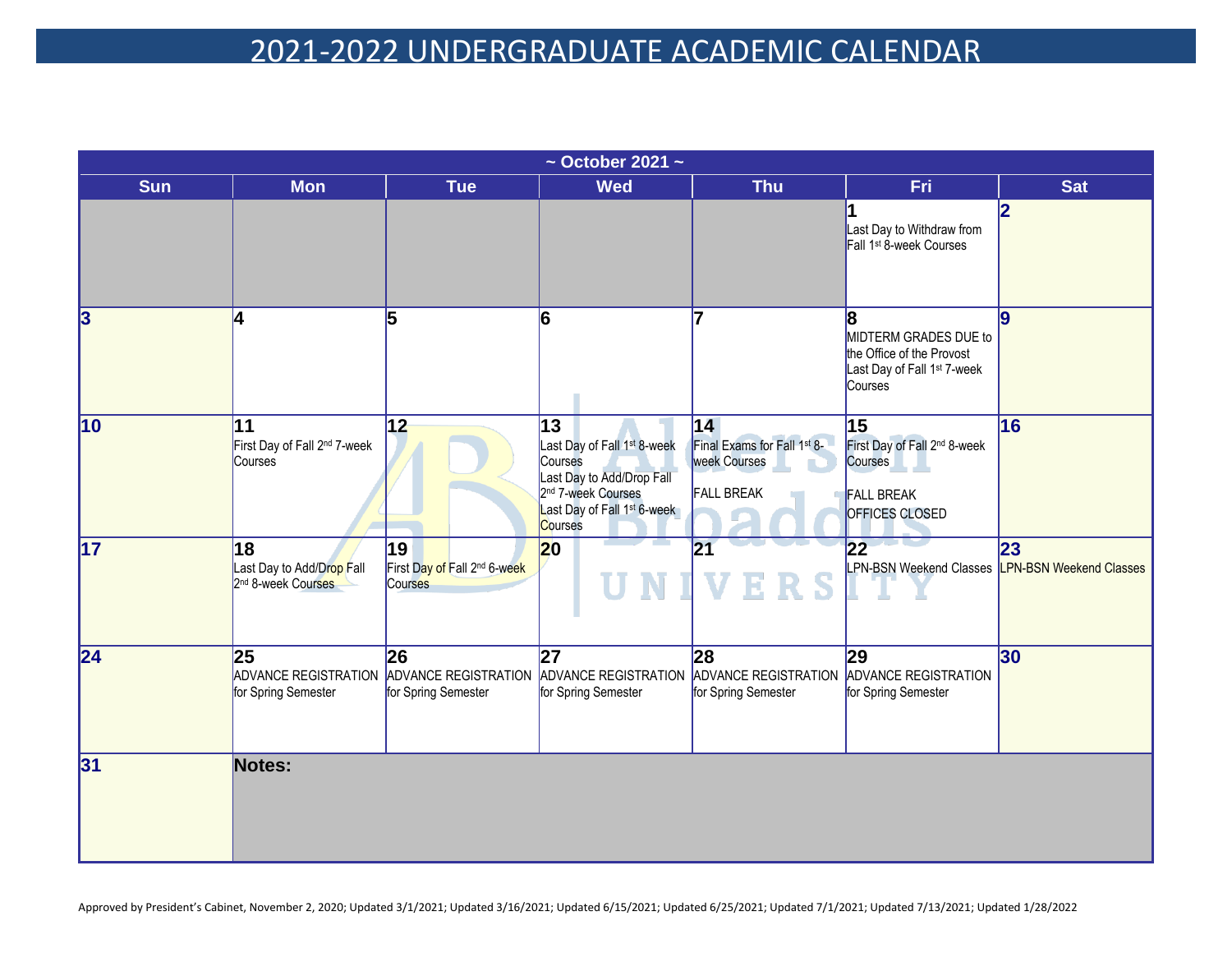|                                |                           |                                                         | $\sim$ November 2021 $\sim$                                                                                                                |                                                             |                                                       |            |
|--------------------------------|---------------------------|---------------------------------------------------------|--------------------------------------------------------------------------------------------------------------------------------------------|-------------------------------------------------------------|-------------------------------------------------------|------------|
| <b>Sun</b>                     | <b>Mon</b>                | <b>Tue</b>                                              | <b>Wed</b>                                                                                                                                 | <b>Thu</b>                                                  | Fri                                                   | <b>Sat</b> |
|                                |                           |                                                         | 3                                                                                                                                          |                                                             | l5                                                    | 6          |
| 7 Daylight Saving Time<br>Ends | 8                         | g<br>Last Day to Withdraw from<br>Full Semester Classes | 10                                                                                                                                         | 11                                                          | 12<br>LPN-BSN Weekend Classes LPN-BSN Weekend Classes | 13         |
| 14                             | 15                        | 16                                                      | 17<br>Last Day to Withdraw from<br>Fall 2 <sup>nd</sup> 7-week Courses<br>Last Day to Withdraw from<br>Fall 2 <sup>nd</sup> 8-week Courses | 18<br>erson                                                 | 19                                                    | 20         |
| 21                             | 22 <br>THANKSGIVING BREAK | 23<br><b>THANKSGIVING BREAK</b>                         | 24 <br><b>THANKSGIVING BREAK</b>                                                                                                           | 25 Thanksgiving Day<br>THANKSGIVING BREAK<br>OFFICES CLOSED | 26<br><b>THANKSGIVING BREAK</b><br>OFFICES CLOSED     | 27         |
| 28                             | 29                        | 30                                                      | Notes:                                                                                                                                     |                                                             |                                                       |            |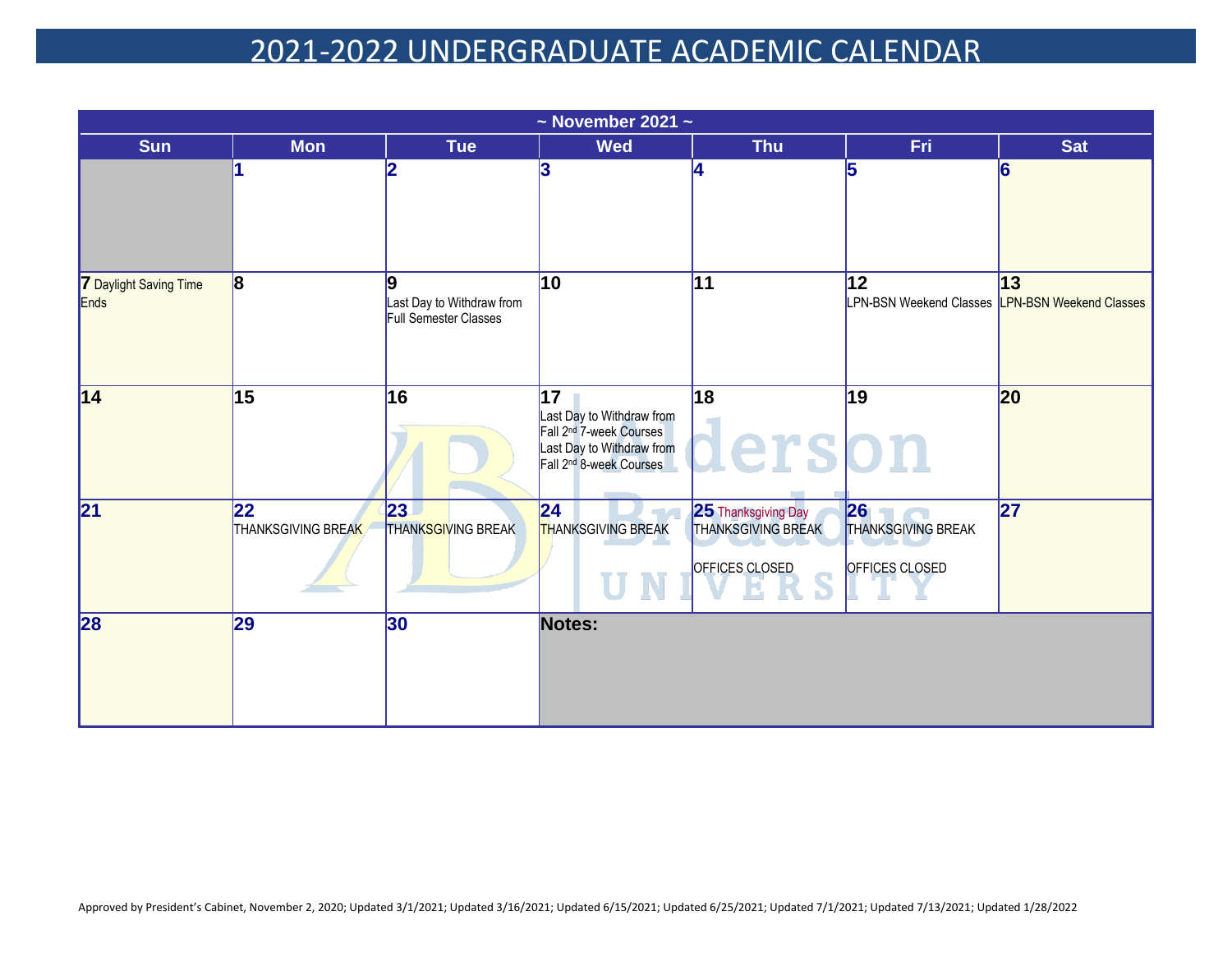| $\sim$ December 2021 $\sim$ |                           |                                                                                                                                 |                                                                         |                                                         |                          |                          |  |  |
|-----------------------------|---------------------------|---------------------------------------------------------------------------------------------------------------------------------|-------------------------------------------------------------------------|---------------------------------------------------------|--------------------------|--------------------------|--|--|
| <b>Sun</b>                  | <b>Mon</b>                | <b>Tue</b>                                                                                                                      | <b>Wed</b>                                                              | <b>Thu</b>                                              | Fri.                     | <b>Sat</b>               |  |  |
|                             |                           |                                                                                                                                 |                                                                         | 2<br>Last Day of Fall 2 <sup>nd</sup> 6-week<br>Courses | 3                        | <b>A</b>                 |  |  |
| $\overline{\mathbf{5}}$     | 6                         | Last Day of Classes<br>Last Day of Fall 2 <sup>nd</sup> 7-week<br>Courses<br>Last Day of Fall 2 <sup>nd</sup> 8-week<br>Courses | 8 <br><b>FINAL EXAMS</b><br>Final Exams for Fall 2nd 8-<br>week Courses | 9<br><b>FINAL EXAMS</b>                                 | 10<br><b>FINAL EXAMS</b> | 11<br><b>FINAL EXAMS</b> |  |  |
| $\overline{12}$             | 13 <br><b>FINAL EXAMS</b> | 14                                                                                                                              | $\overline{15}$<br>TA.                                                  | l <sup>16</sup> erson                                   |                          | 18                       |  |  |
| 19                          | 20                        | 21                                                                                                                              | 22                                                                      | $ 23\rangle$<br>ERSITY<br>V                             | $ 24\rangle$             | 25 Christmas             |  |  |
| 26                          | $\overline{27}$           | 28                                                                                                                              | 29                                                                      | 30                                                      | 31                       | Notes:                   |  |  |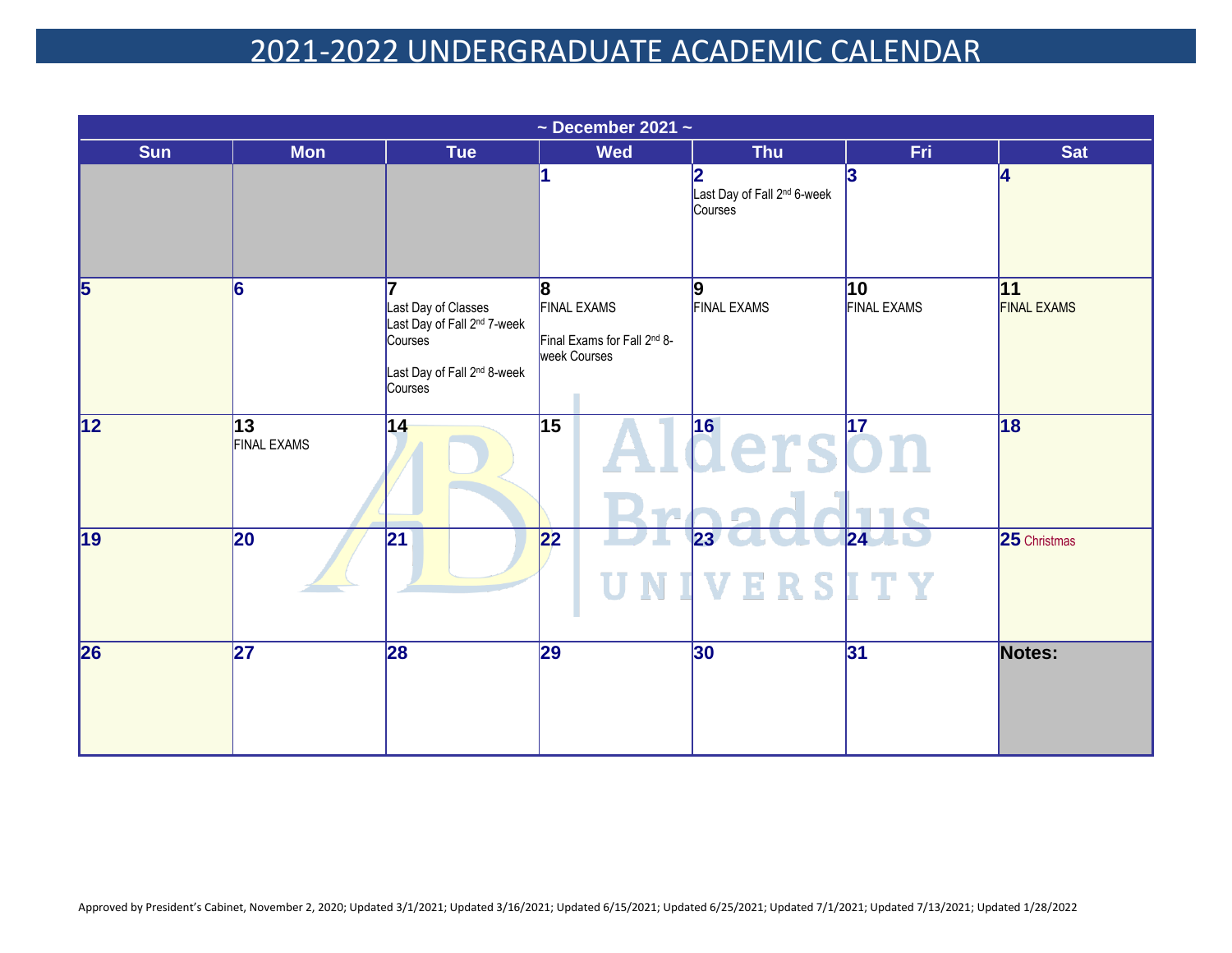| $\sim$ January 2022 $\sim$ |                                                                                                                        |                                                       |                                                                                                                                                   |                          |                                                       |                  |  |  |
|----------------------------|------------------------------------------------------------------------------------------------------------------------|-------------------------------------------------------|---------------------------------------------------------------------------------------------------------------------------------------------------|--------------------------|-------------------------------------------------------|------------------|--|--|
| <b>Sun</b>                 | <b>Mon</b>                                                                                                             | <b>Tue</b>                                            | <b>Wed</b>                                                                                                                                        | <b>Thu</b>               | Fri.                                                  | <b>Sat</b>       |  |  |
|                            |                                                                                                                        |                                                       |                                                                                                                                                   |                          |                                                       | 1 New Year's Day |  |  |
| $\overline{\mathbf{2}}$    | 3                                                                                                                      | Ι4                                                    | 5                                                                                                                                                 | 6                        |                                                       | 8                |  |  |
| $\overline{9}$             | 10<br>First Day of Classes<br>First Day of Spring 1st 8-<br>week Courses<br>First Day of Spring 1st 7-<br>week Courses | $\overline{11}$                                       | $\overline{12}$<br>Last Day to Add/Drop Spring<br>1 <sup>st</sup> 8-week Courses<br>Last Day to Add/Drop Spring<br>1 <sup>st</sup> 7-week Courses | $\overline{13}$<br>erson | $\overline{14}$                                       | 15               |  |  |
| 16                         | 17 Martin Luther King, Jr<br>Day<br>NO ON-CAMPUS CLASSES First Day of Spring 1st 6-<br><b>OFFICES CLOSED</b>           | 18<br>Last Day to Add/Drop<br>Classes<br>week Courses | 19                                                                                                                                                | 20                       | 21<br>LPN-BSN Weekend Classes LPN-BSN Weekend Classes | 22               |  |  |
| 23                         | 24                                                                                                                     | 25                                                    | 26                                                                                                                                                | 27                       | 28                                                    | 29               |  |  |
| 30                         | 31                                                                                                                     | Notes:                                                |                                                                                                                                                   |                          |                                                       |                  |  |  |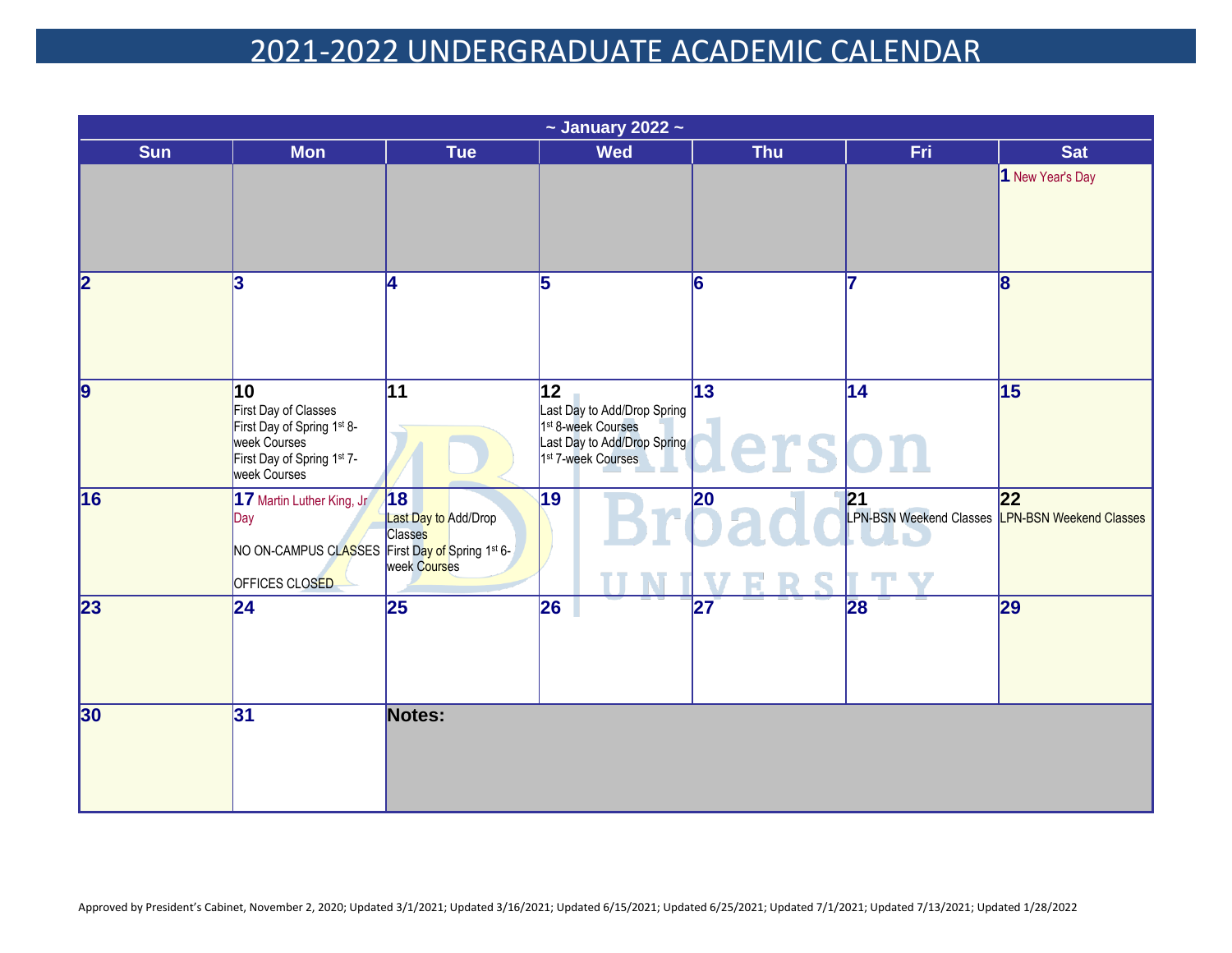| $\sim$ February 2022 $\sim$ |                                                                     |                 |                                                                          |                                                                                |                                                                          |                                                         |  |  |
|-----------------------------|---------------------------------------------------------------------|-----------------|--------------------------------------------------------------------------|--------------------------------------------------------------------------------|--------------------------------------------------------------------------|---------------------------------------------------------|--|--|
| <b>Sun</b>                  | <b>Mon</b>                                                          | <b>Tue</b>      | <b>Wed</b>                                                               | <b>Thu</b>                                                                     | Fri.                                                                     | <b>Sat</b>                                              |  |  |
|                             |                                                                     |                 | 2                                                                        | 3                                                                              | 14                                                                       |                                                         |  |  |
| $\overline{6}$              | 7<br>Last Day to Clear<br>Incompletes from Previous<br>Semester     | $\overline{8}$  | 9                                                                        | $\overline{10}$                                                                | 11                                                                       | 12 <br>LPN-BSN Weekend Classes  LPN-BSN Weekend Classes |  |  |
| $\overline{13}$             | $\overline{14}$                                                     | $\overline{15}$ | 16<br>Last Day to Withdraw from<br>Spring 1 <sup>st</sup> 7-week Courses | 17<br>lers                                                                     | 18<br>Last Day to Withdraw from<br>Spring 1 <sup>st</sup> 8-week Courses | $\overline{19}$                                         |  |  |
| 20                          | 21 President's Day<br>NO ON-CAMPUS CLASSES<br><b>OFFICES CLOSED</b> | 22              | 23                                                                       | 24<br>Last Day of Spring 1 <sup>st</sup> 6-<br>week Courses<br><b>IVERSITY</b> | 25                                                                       | 26                                                      |  |  |
| $\overline{27}$             | 28<br>MIDTERM GRADES DUE to<br>the Office of the Provost            | Notes:          |                                                                          |                                                                                |                                                                          |                                                         |  |  |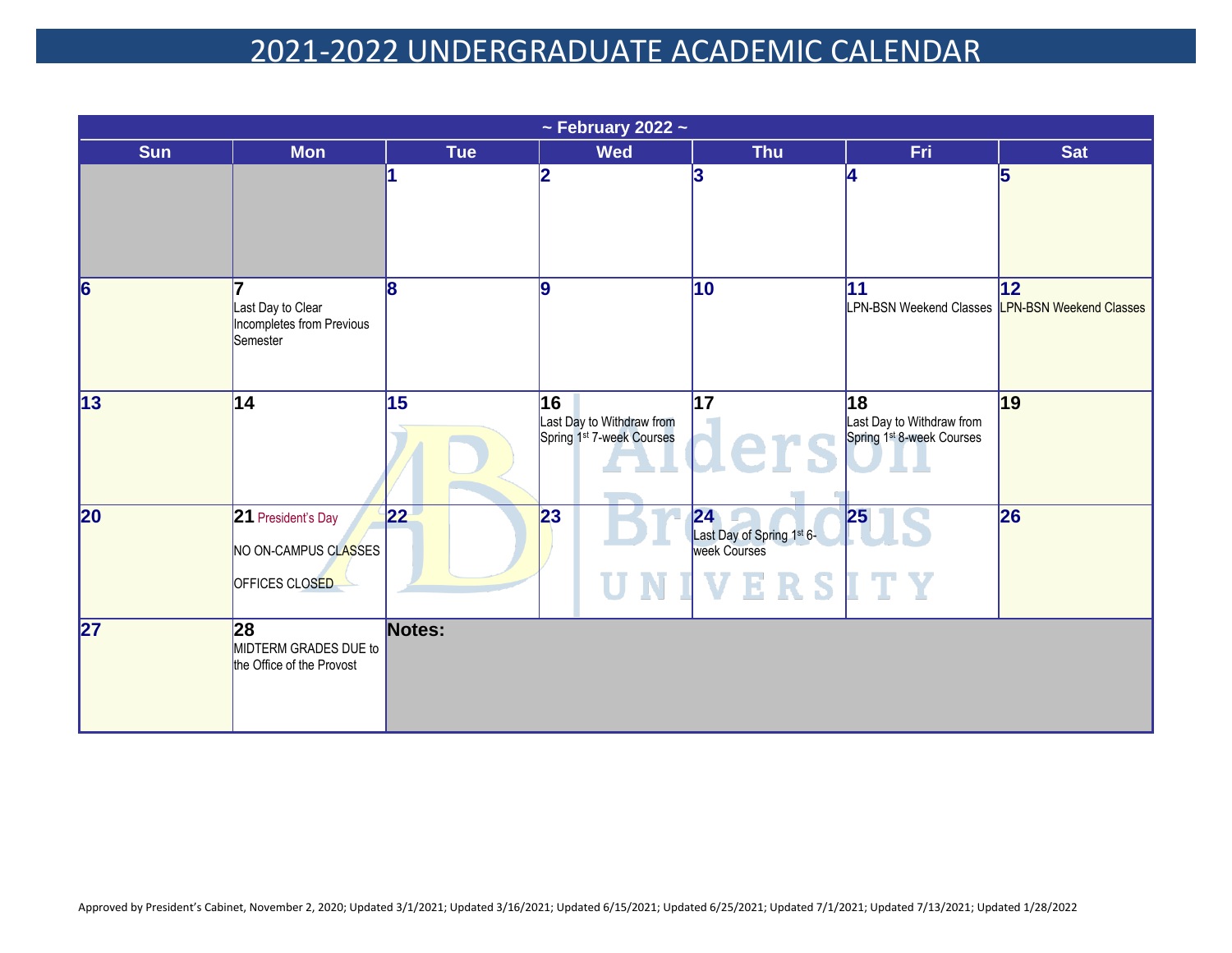| $\sim$ March 2022 $\sim$          |                                                                                   |                                                                                            |                                                                                    |                                                                            |                                                                     |            |  |  |
|-----------------------------------|-----------------------------------------------------------------------------------|--------------------------------------------------------------------------------------------|------------------------------------------------------------------------------------|----------------------------------------------------------------------------|---------------------------------------------------------------------|------------|--|--|
| <b>Sun</b>                        | <b>Mon</b>                                                                        | <b>Tue</b>                                                                                 | <b>Wed</b>                                                                         | <b>Thu</b>                                                                 | Fri                                                                 | <b>Sat</b> |  |  |
|                                   |                                                                                   |                                                                                            | 2<br>Last Day of Spring 1st 7-<br>week Courses                                     | Last Day of Spring 1st 8-<br>week Courses                                  | Final Exams for Spring 1st 8-<br><b>week Courses</b>                | 5          |  |  |
| 6                                 | <b>SPRING BREAK</b><br>First Day of Spring 2nd 8-<br>week Courses                 | 8<br><b>SPRING BREAK</b>                                                                   | 9<br>SPRING BREAK<br>Last Day to Add/Drop Spring<br>2 <sup>nd</sup> 8-week Courses | 10<br><b>SPRING BREAK</b>                                                  | 11<br>SPRING BREAK<br>OFFICES CLOSED                                | 12         |  |  |
| 13 Daylight Saving Time<br>Begins | $\overline{14}$<br>First Day of Spring 2nd 7-<br>week Courses                     | 15                                                                                         | $\overline{16}$<br>Last Day to Add/Drop Spring<br>2 <sup>nd</sup> 7-week Courses   | $\overline{17}$<br>erso                                                    | 18<br>LPN-BSN Weekend Classes LPN-BSN Weekend Classes               | 19         |  |  |
| <b>20 Spring Begins</b>           | 21<br>ADVANCE REGISTRATION ADVANCE REGISTRATION<br>for Summer & Fall<br>Semesters | 22 <br>for Summer & Fall<br>Semesters<br>First Day of Spring 2nd 6-<br><b>week Courses</b> | 23<br><b>ADVANCE REGISTRATION</b><br>for Summer & Fall<br>Semesters                | 24<br><b>ADVANCE REGISTRATION</b><br>for Summer & Fall<br><b>Semesters</b> | 25<br><b>ADVANCE REGISTRATION</b><br>for Summer & Fall<br>Semesters | 26         |  |  |
| 27                                | 28                                                                                | 29                                                                                         | 30                                                                                 | 31                                                                         | Notes:                                                              |            |  |  |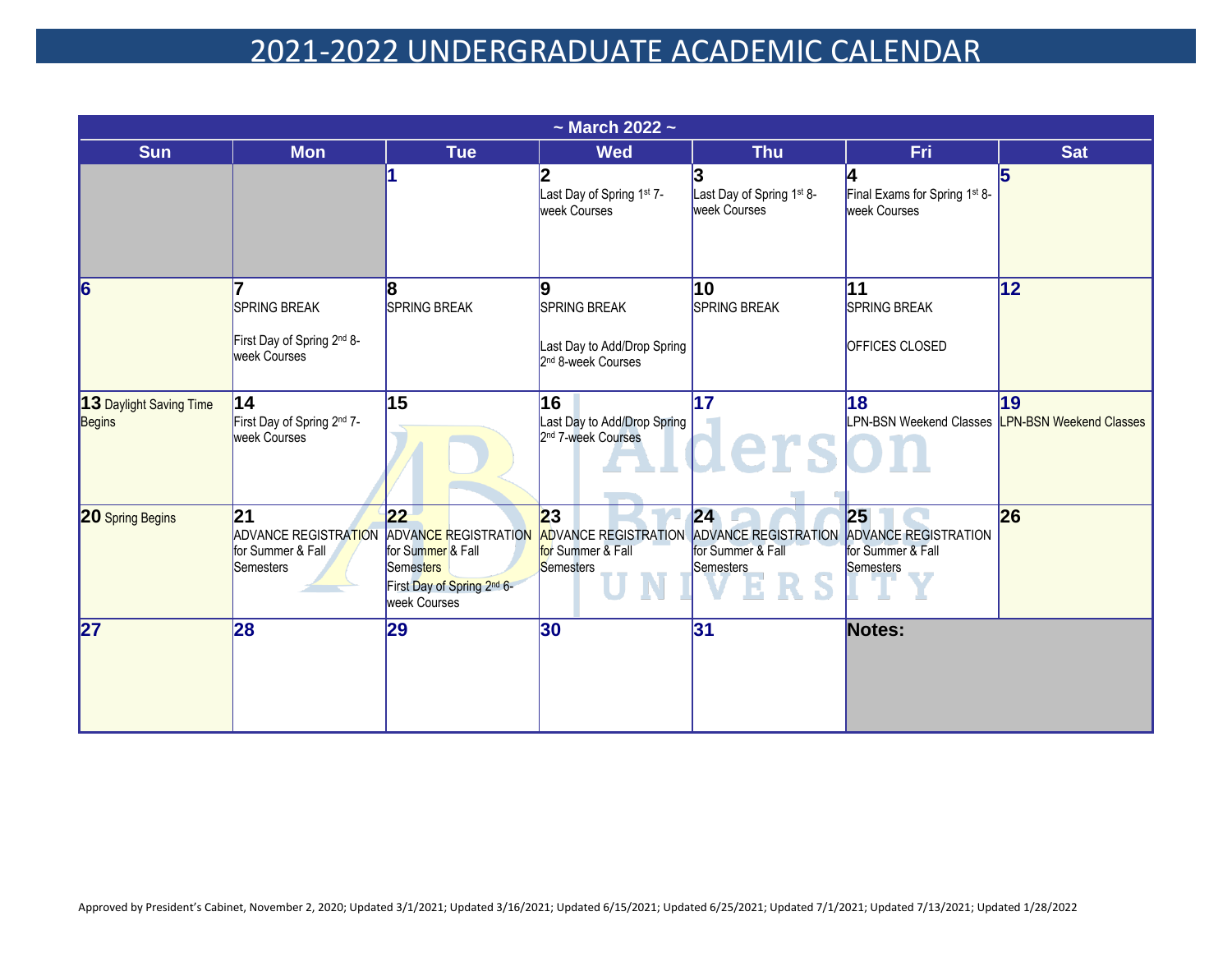|                         | $\sim$ April 2022 $\sim$                                                 |                                                                                                                      |                          |                                                                                                     |                                                                           |                                                 |  |  |  |
|-------------------------|--------------------------------------------------------------------------|----------------------------------------------------------------------------------------------------------------------|--------------------------|-----------------------------------------------------------------------------------------------------|---------------------------------------------------------------------------|-------------------------------------------------|--|--|--|
| <b>Sun</b>              | <b>Mon</b>                                                               | <b>Tue</b>                                                                                                           | <b>Wed</b>               | <b>Thu</b>                                                                                          | <b>Fri</b>                                                                | <b>Sat</b>                                      |  |  |  |
|                         |                                                                          |                                                                                                                      |                          |                                                                                                     |                                                                           |                                                 |  |  |  |
| $\overline{\mathbf{3}}$ | l4<br>Last Day to Withdraw from<br>Full Semester Courses                 | 15                                                                                                                   | 6                        | 7                                                                                                   | 8                                                                         | 9<br>Honors Convocation<br>Wilcox Chapel, 10 AM |  |  |  |
| 10 Palm Sunday          | 11                                                                       | 12                                                                                                                   | 13                       | 14<br>Last Day to Withdraw from<br>Spring 2 <sup>nd</sup> 7-week Courses                            | 15 Good Friday<br>NO ON-CAMPUS CLASSES<br>OFFICES CLOSED                  | 16                                              |  |  |  |
| $17$ Easter             | 18<br>Last Day to Withdraw from<br>Spring 2 <sup>nd</sup> 8-week Courses | 19                                                                                                                   | 20<br>П                  | 21<br>ERSITY<br><b>IIV</b>                                                                          | 22<br>LPN-BSN Weekend Classes <b>LPN-BSN Weekend Classes</b>              | 23                                              |  |  |  |
| $\overline{24}$         | 25                                                                       | 26 <br>Last Day of Classes<br>Last Day of Spring 2nd 7-<br>week Courses<br>Last Day of Spring 2nd 6-<br>week Courses | 27<br><b>READING DAY</b> | 28<br>BACCALAUREATE<br><b>SPRING FLING</b><br>Last Day of Spring 2 <sup>nd</sup> 8-<br>week Courses | 29<br><b>FINAL EXAMS</b><br>Final Exams for Spring 2nd 8-<br>week Courses | 30 <br><b>FINAL EXAMS</b>                       |  |  |  |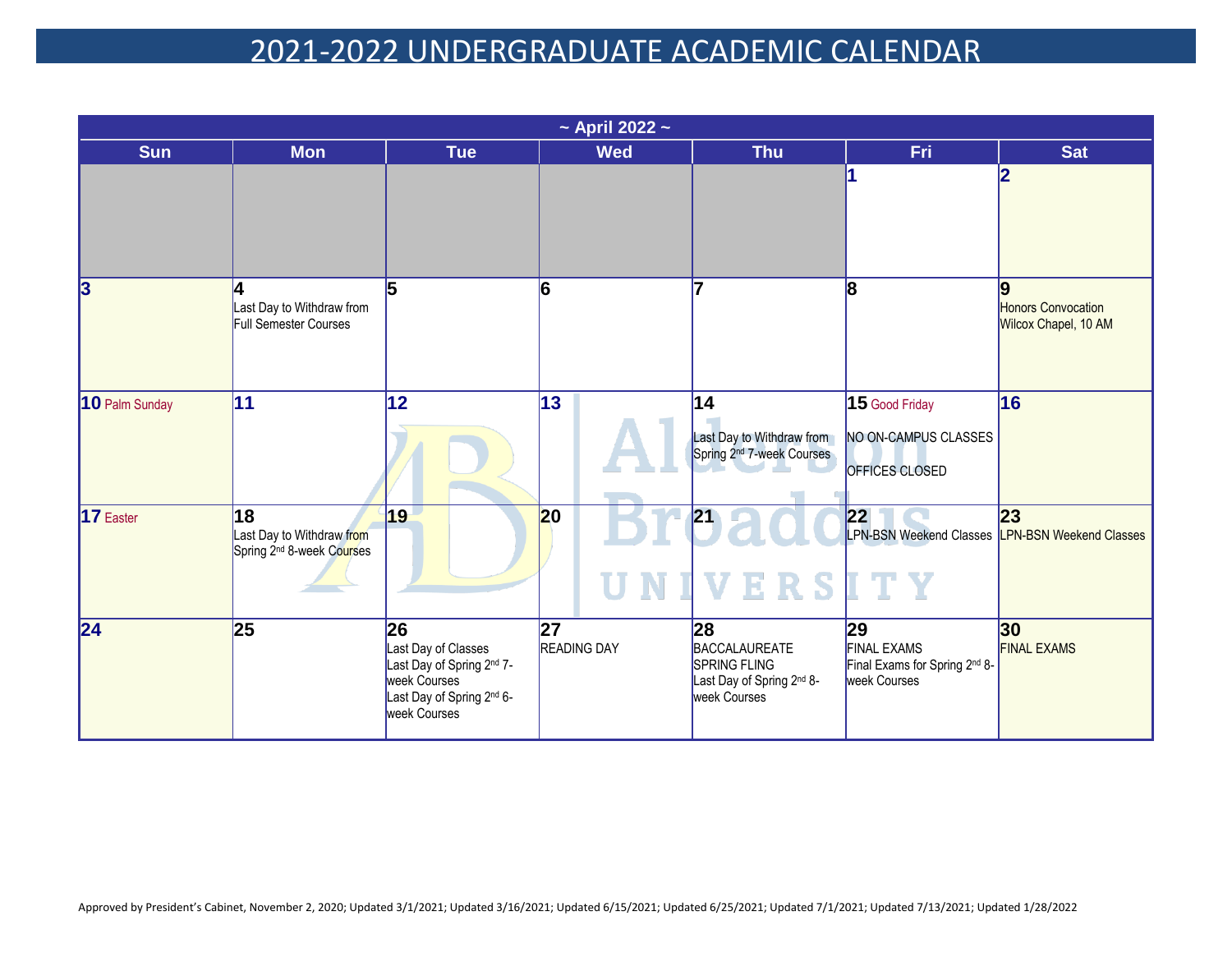|                         | $\sim$ May 2022 $\sim$                                                                       |                    |                                                                                |                        |                                                       |                     |  |  |  |
|-------------------------|----------------------------------------------------------------------------------------------|--------------------|--------------------------------------------------------------------------------|------------------------|-------------------------------------------------------|---------------------|--|--|--|
| <b>Sun</b>              | <b>Mon</b>                                                                                   | Tue                | <b>Wed</b>                                                                     | <b>Thu</b>             | Fri.                                                  | <b>Sat</b>          |  |  |  |
| 1                       | 2<br><b>FINAL EXAMS</b>                                                                      | <b>FINAL EXAMS</b> | 4<br><b>FINAL EXAMS</b>                                                        | 5                      | 6                                                     | <b>COMMENCEMENT</b> |  |  |  |
| $\overline{\mathbf{8}}$ | 9                                                                                            | 10                 | $\overline{11}$                                                                | $\overline{12}$        | 13                                                    | 14                  |  |  |  |
| $\overline{15}$         | 16<br>First Day of Summer<br>Session (Summer 2022, Full<br>& 1 <sup>st</sup> Summer Session) | 17                 | 18<br>Last Day to Add/Drop Full &<br>1 <sup>st</sup> Summer Session<br>Courses | 19<br>lerso            | 20<br>LPN-BSN Weekend Classes LPN-BSN Weekend Classes | 21                  |  |  |  |
| 22                      | $\overline{23}$                                                                              | 24                 | 25                                                                             | 26<br><b>NIVERSITY</b> | 27                                                    | 28                  |  |  |  |
| 29                      | 30 Memorial Day<br>NO ON-CAMPUS CLASSES<br>OFFICES CLOSED                                    | 31                 | Notes:                                                                         |                        |                                                       |                     |  |  |  |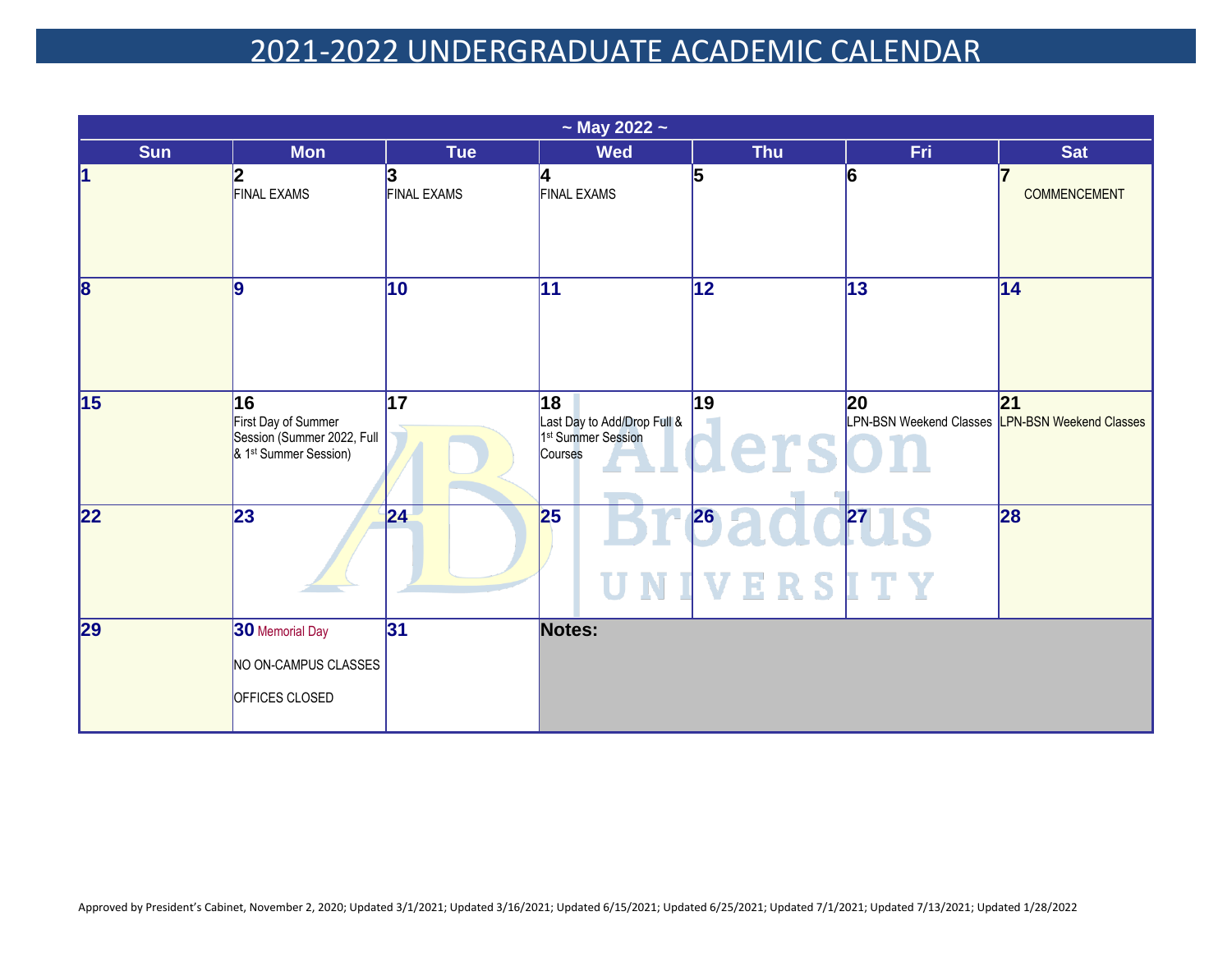| $\sim$ June 2022 $\sim$ |                                                                        |            |                                                                                           |                                                                    |                                                                                                                             |                 |  |  |
|-------------------------|------------------------------------------------------------------------|------------|-------------------------------------------------------------------------------------------|--------------------------------------------------------------------|-----------------------------------------------------------------------------------------------------------------------------|-----------------|--|--|
| <b>Sun</b>              | <b>Mon</b>                                                             | <b>Tue</b> | <b>Wed</b>                                                                                | <b>Thu</b>                                                         | <b>Fri</b>                                                                                                                  | <b>Sat</b>      |  |  |
|                         |                                                                        |            |                                                                                           |                                                                    | LPN-BSN Weekend Classes <b>LPN-BSN Weekend Classes</b>                                                                      |                 |  |  |
| 5                       | 6<br>First Day of Extended<br>Learning Summer Session                  |            | 8<br>Last Day to Add/Drop<br><b>Extended Learning Summer</b><br>Courses                   | 9                                                                  | 10                                                                                                                          | $\overline{11}$ |  |  |
| $\overline{12}$         | $\overline{13}$                                                        | 14         | $\overline{15}$<br>Last Day to Withdraw from<br>1 <sup>st</sup> Summer Session<br>Courses | $\overline{16}$<br>derson                                          | $\overline{17}$                                                                                                             | 18              |  |  |
| 19 Juneteenth           | <b>20</b> Juneteenth Holiday<br>NO ON-CAMPUS CLASSES<br>OFFICES CLOSED | 21         | 22<br>Mid-Term Full Summer<br><b>Session Courses</b>                                      | 23<br>Last Day of 1 <sup>st</sup> Summer<br><b>Session Courses</b> | 24 <br>LPN-BSN Weekend Classes  LPN-BSN Weekend Classes<br>Final Exams for 1 <sup>st</sup> Summer<br><b>Session Courses</b> | 25              |  |  |
| 26                      | 27<br>First Day of 2 <sup>nd</sup> Summer<br><b>Session Courses</b>    | 28         | 29<br>Last Day to Add/Drop 2nd<br>Summer Session Courses                                  | $ 30\rangle$                                                       | Notes:                                                                                                                      |                 |  |  |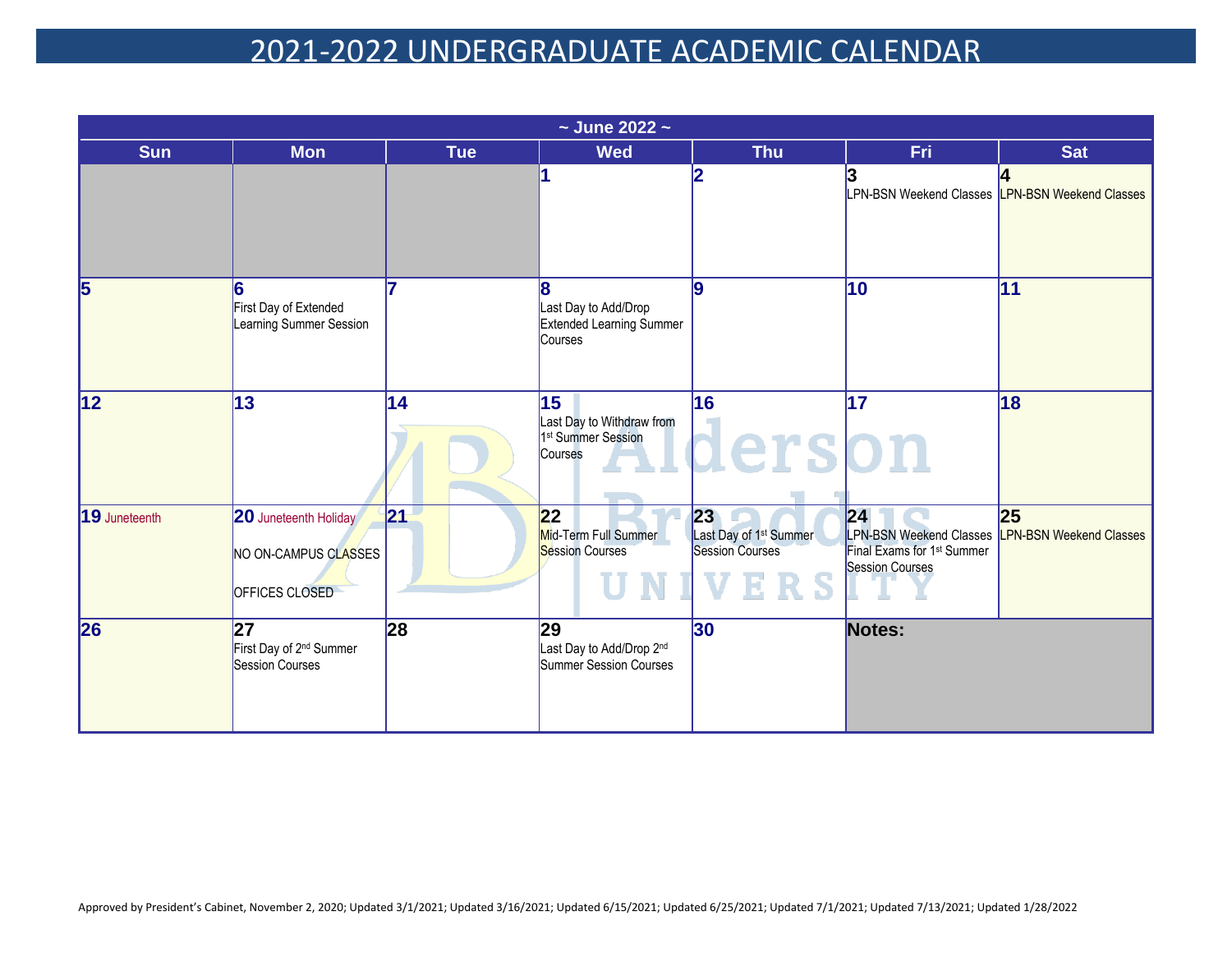| $\sim$ July 2022 $\sim$                               |                                                              |                 |                                                                                                    |                                                                   |                                                                                                                                        |                  |  |  |  |  |  |
|-------------------------------------------------------|--------------------------------------------------------------|-----------------|----------------------------------------------------------------------------------------------------|-------------------------------------------------------------------|----------------------------------------------------------------------------------------------------------------------------------------|------------------|--|--|--|--|--|
| <b>Sun</b>                                            | <b>Mon</b>                                                   | Tue             | <b>Wed</b>                                                                                         | <b>Thu</b>                                                        | Fri.                                                                                                                                   | <b>Sat</b>       |  |  |  |  |  |
|                                                       |                                                              |                 |                                                                                                    |                                                                   | 1                                                                                                                                      | $\bf{2}$         |  |  |  |  |  |
| $\overline{\mathbf{3}}$                               | 4 Independence Day<br>NO ON-CAMPUS CLASSES<br>OFFICES CLOSED | 5               | 6                                                                                                  |                                                                   | 8                                                                                                                                      | $\boldsymbol{9}$ |  |  |  |  |  |
| $\overline{10}$                                       | $\overline{11}$                                              | $\overline{12}$ | $\overline{13}$                                                                                    | $\overline{14}$                                                   | $\overline{15}$<br>LPN-BSN Weekend Classes LPN-BSN Weekend Classes<br>Last Day to Withdraw from<br>Extended Learning Summer<br>Courses | $\overline{16}$  |  |  |  |  |  |
| $\overline{17}$                                       | 18                                                           | 19              | 20                                                                                                 | 21<br>Last Day to Withdraw from<br>Full Summer Session<br>Courses | 22                                                                                                                                     | 23               |  |  |  |  |  |
| $\overline{24}$                                       | $\overline{25}$                                              | 26              | $\overline{\mathbf{27}}$<br>Last Day to Withdraw from<br>2 <sup>nd</sup> Summer Session<br>Courses | 28                                                                | 29                                                                                                                                     | 30               |  |  |  |  |  |
| 31<br>Last Day of Extended<br>Learning Summer Courses | Notes:                                                       |                 |                                                                                                    |                                                                   |                                                                                                                                        |                  |  |  |  |  |  |